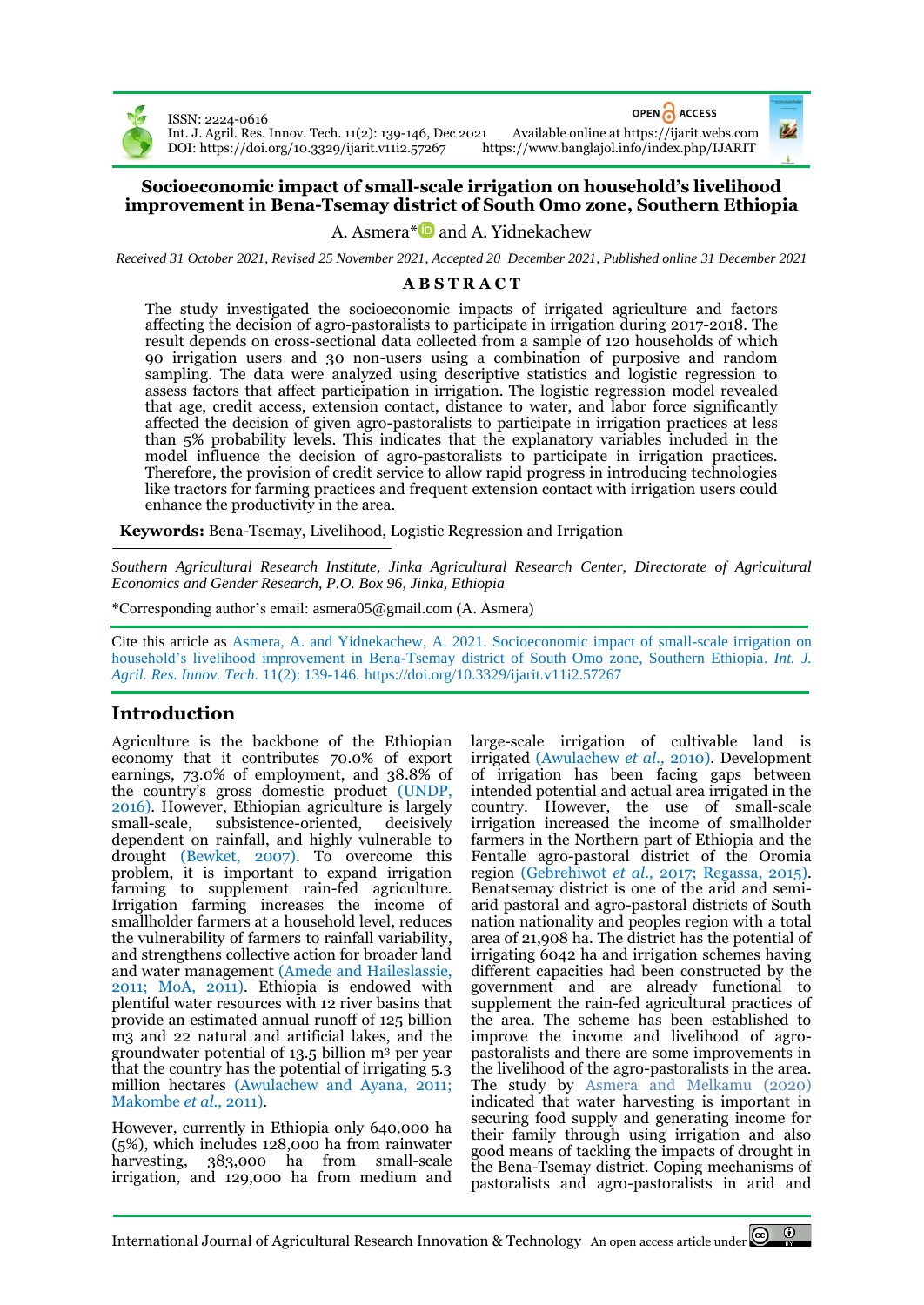semi-arid areas are so fragile that minor change in rainfall distribution often results in famine (OIDA, 2004; García-Bolanos *et al*., 2011).

In the study district, some agro-pastoralists are not willing to participate in the irrigation practices and they are not benefited from implemented strategies and are dependent on aid from the government and NGOs. To date, there is no empirically analyzed information about the positive and negative impacts of the irrigation schemes on household livelihood improvement in the study district. Seleshi *et al.* (2005) indicated the need for undertaking impact assessment of small-scale irrigation particularly on production and productivity of rural households. Therefore, this activity was initiated with the main objective of analyzing the socioeconomic impacts of irrigated agriculture and factors affecting the decision of a given agro-pastoralists to participate in irrigation practices.

# **Materials and Methods**

*Data collection:* The data used for this study were essentially from primary sources. The data

Household is a user of irrigation schemes or not (Y)=α0+β1Age+ β2Education+β3Farm size+β4Nonfarm income+ β5 Extension contact+β6Credit access+ β7 Livestock holding+β8 Farm size+β9Distance to water+ e(error term) Where  $\alpha$  is intercept and  $\beta_1$ ,  $\beta_2$ ,  $\beta_3$ ,  $\beta_4$  are slope coefficients of the explanatory variables in the model.

# **Results and Discussion**

The socio-economic characteristics of the respondents were summarized in Table 1. The mean ages of sample household heads of user and non-users of irrigation were 37.80 and 38.37 with a standard deviation of 8.58 and 8.03 years, respectively. The mean available labour in man equivalent for the user and non-user households was found to be 4.02 and 3.70 with a standard deviation of 2.47 and 2.12, respectively. User agro-pastoralists have relatively larger labor units in man equivalent when compared with nonusers households, which may indicate that labor availability is a key component to be considered for participation decision. This means that to undertake irrigation works households need to have enough labor. The mean education level of users and non-users were grade 1 and illiterate,

were collected from 120 agro-pastoralists on<br>whom well-structured personal interview whom well-structured schedules were administered in the Bena-Tsemay district of South nation nationalities and peoples region of Ethiopia in 2017. The purposive sampling technique was used in selecting the users and non-user agro-pastoralists of irrigation to see the income differences of the households. Ninety users and thirty non-user agropastoralists were randomly selected from each kebele's making a total of 120 respondents.

*Data analysis:* Descriptive statistics and econometric models were used to describe variables and study the relationships between variables empirically. Mean, standard deviation, frequency distribution, and percentage were used to examine the socio-economic conditions of the sample respondents by comparing irrigation users and non-users. On the other hand, the econometric model used was the logit model. This study identified the dependent variable as a user of a small-scale irrigation scheme or not. The functional form of the logit model is specified as follows, Gujarati (2003):

respectively. This indicates that irrigation user households are more educated than non-users. Distance to a water source also matters to participate in irrigation practices. The minimum and maximum time required to arrive at the nearest water source were 10 minutes and 2 to 5 hours (during dry seasons), respectively. On average, willing pastoralists or agro-pastoralist walks for 43.48 minutes while the figure was 20 minutes for the non-willing pastoralist or agropastoralists. The land size holding of the sample agro-pastoralist ranges from 0.50 to 5.00 hectares. The average landholding of the total sample household heads was 3.22 ha with an average size of 3.24 and 2.96 ha for willing and non-willing participant household heads of water harvesting activities, respectively.

Table 1. Socio-economic characteristics of the respondents.

| Users of irrigation(90)             | Minimum | Maximum | Mean  | <b>Std. Deviation</b> |
|-------------------------------------|---------|---------|-------|-----------------------|
| Age of respondent (year)            | 21.00   | 60.00   | 37.80 | 8.579                 |
| Active labour force(man equivalent) | 1.00    | 14.00   | 4.02  | 2.47                  |
| Education level(grade)              | 0.00    | 9.00    | 0.66  | 1.51                  |
| Total irrigated land(ha)            | 0.50    | 5.00    | 1.09  | 0.83                  |
| Distance to irrigation water (km)   | 2.00    | 9.00    | 4.27  | 1.59                  |
| Non-users of irrigation $(30)$      |         |         |       |                       |
| Age of respondent (year)            | 25.00   | 60.00   | 38.37 | 8.03                  |
| Active labour force(man equivalent) | 1.00    | 10.00   | 3.70  | 2.12                  |
| Education level(grade)              | 0.00    | 5.00    | 0.37  | 5.00                  |
| Distance to water source(km)        | 3.00    | 35.00   | 19.83 | 9.27                  |
| Total non-irrigated land(ha)        | 0.25    | 1.25    | 0.66  | 0.26                  |

*Source: Own survey, 2017/18*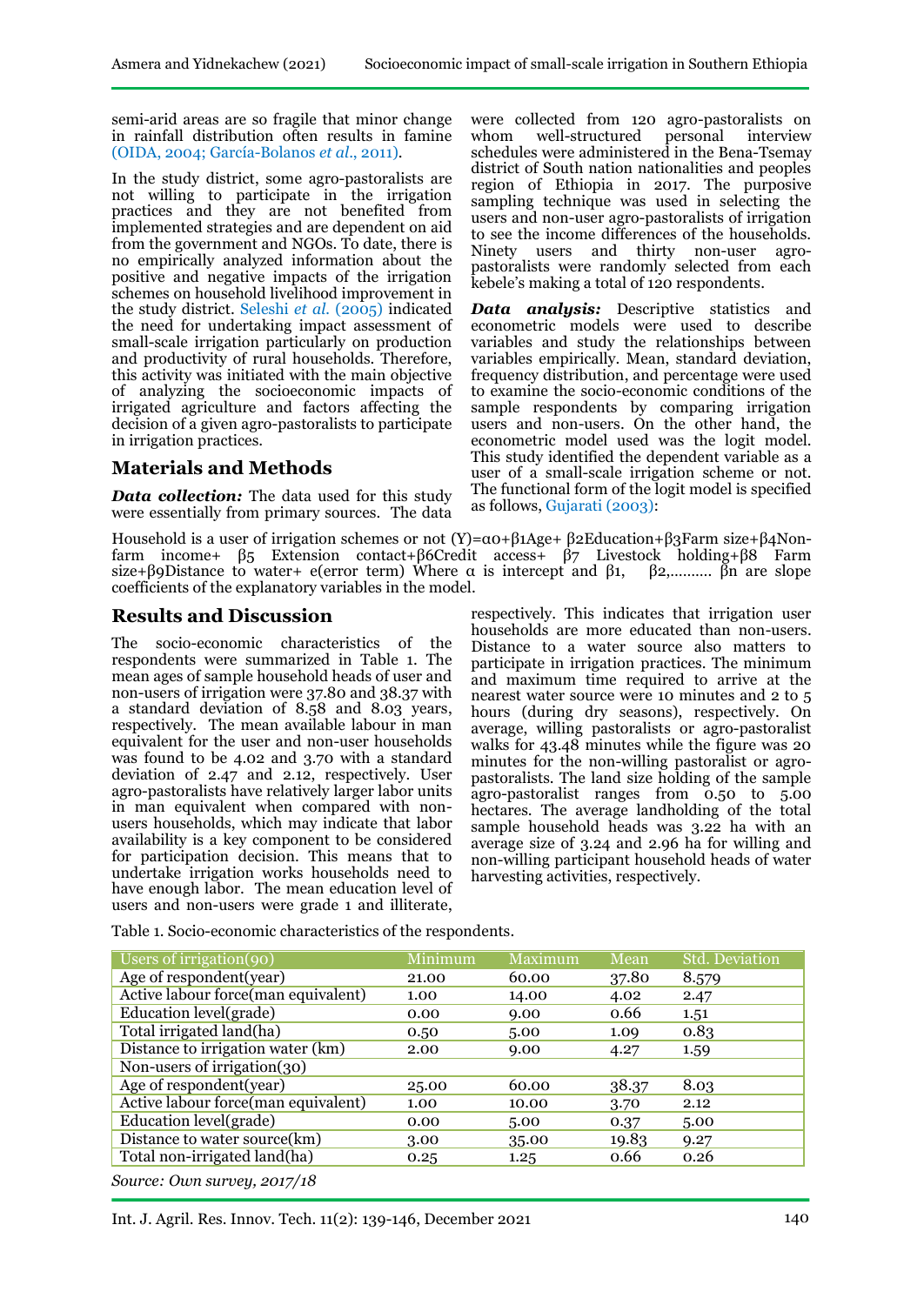#### *Crop yields of selected major food crops in users and non-user areas of small scale irrigation*

The major type of crops cultivated in the study areas of the district are maize, sorghum, and sesame, and agro-pastoralists produce crops for home consumption, income generation and as a seed for further production. Sorghum, maize, finger millet, and teff are also the main crops grown in the Benatsemay district (Terefe *et al*., 2010). Table 2 below shows the trend of estimated crop yields of selected major foods over three consecutive years in user and non-user areas of irrigation. The estimated sorghum crop yields under irrigation and non-irrigation in the years 2015 were 0.30 ton  $ha^{-1}$  and 0.14 ton  $ha^{-1}$ , respectively. It shows that there is about a 53.33% yield increment under irrigation. Whereas the estimated yield of maize crop at the same year was  $0.59$  ton ha<sup>-1</sup> and  $0.24$  ton ha<sup>-1</sup> under irrigation and non-irrigation, respectively,

and showed about 59.30% yield increment under irrigation. Similarly, in the year 2017, the estimated sorghum crop yields under irrigation and non-irrigation were  $0.35$  ton ha<sup>-1</sup> and  $0.19$ ton ha-1 respectively. It shows that there is about a 45.70% yield increment under irrigation. On the other hand, the estimated yield of maize crop in the year 2017 was 0.74 ton ha<sup>-1</sup> and 0.32 ton ha-1 under irrigation and non-irrigation respectively, and showed about 56.76% yield increment under irrigation. An impact evaluation of international fund for agricultural development small scale irrigation in four administrative regions of Ethiopia, namely Tigray, Southern regions, Oromia, and Amhara, showed that in about 60 percent of the schemes crop yield under irrigation was higher by at least 35 percent compared with non-irrigated farms (Amede, 2006). The average income of irrigation users was 52% higher than non-irrigation users (Astatike, 2016).

Table 2. Trends of estimated crop yields of selected major food crops in users and non-user areas of irrigation.

| Sample<br>households(120) | Major crops         |       | Year | Minimum | Maximum | Mean | Std.<br>Deviation |
|---------------------------|---------------------|-------|------|---------|---------|------|-------------------|
|                           | Sorghum             | yield | 2015 | 0.02    | 0.80    | 0.30 | 0.18              |
|                           | $(\text{ton ha-1})$ |       | 2016 | 0.01    | 0.10    | 0.34 | 0.18              |
|                           |                     |       | 2017 | 0.01    | 0.10    | 0.35 | 0.17              |
| Users(90)                 | Maize               | yield | 2015 | 0.10    | 0.27    | 0.59 | 0.42              |
|                           | $(ton ha-1)$        |       | 2016 | 0.15    | 0.20    | 0.73 | 0.48              |
|                           |                     |       | 2017 | 0.10    | 0.20    | 0.74 | 0.42              |
|                           | Sesame              | yield | 2015 | 0.01    | 0.70    | 0.29 | 0.16              |
|                           | $(\text{ton ha-1})$ |       | 2016 | 0.01    | 0.10    | 0.35 | 0.19              |
|                           |                     |       | 2017 | 0.01    | 0.10    | 0.36 | 0.19              |
| Non users $(30)$          | Sorghum             | yield | 2015 | 0.05    | 0.20    | 0.14 | 0.06              |
|                           | $(ton ha^{-1})$     |       | 2016 | 0.05    | 0.30    | 0.19 | 0.08              |
|                           |                     |       | 2017 | 0.05    | 0.50    | 0.19 | 0.10              |
|                           | Maize               | yield | 2015 | 0.01    | 0.50    | 0.24 | 0.12              |
|                           | $(\text{ton ha-1})$ |       | 2016 | 0.01    | 0.50    | 0.29 | 0.13              |
|                           |                     |       | 2017 | 0.01    | 0.60    | 0.32 | 0.15              |

*Source: Own survey, 2017/18*

#### *Household Income of users and non-users of small scale irrigation*

The estimated average annual gross income of irrigation users from sales of the crop were 6107, 8321 & 8380 ETB and from livestock were 3178, 4451 & 4373 ETB in three consecutive years (2015, 2016 & 2017), respectively. On the other hand, the estimated average annual gross income of non-irrigation users from sales of the crop were 121, 156 & 246 ETB and from livestock were 4636, 4896 & 4956 ETB in three consecutive years (2015, 2016 & 2017), respectively. Income from the sale of the crop for irrigation users over the years was far higher than that of non-user agro-pastoralists due to the number of cropping per year and diversification of crop production.

Irrigation increases agricultural productivity and farm income per hectare and insulates the national agricultural and economic sector against weather-related shocks and increasing agricultural yield, increasing the area of arable land and increasing cropping intensity (Nhundu *et al.,* 2010). Farmers of Burkina Faso, Ghana, and Senegal who are involved in small-scale irrigation could obtain a 20 percent increase in crop yields, and a 15 percent increase in farm income than counterpart (Danso *et al.,* 2003; Faruqui *et al.,* 2004; WAIPRO, 2009). Whereas income from livestock sale of irrigation users over the years was lesser than that of non-user agropastoralists due to the agro-pastoralist behavior that they care livestock than crop production and move from place to place in search of water and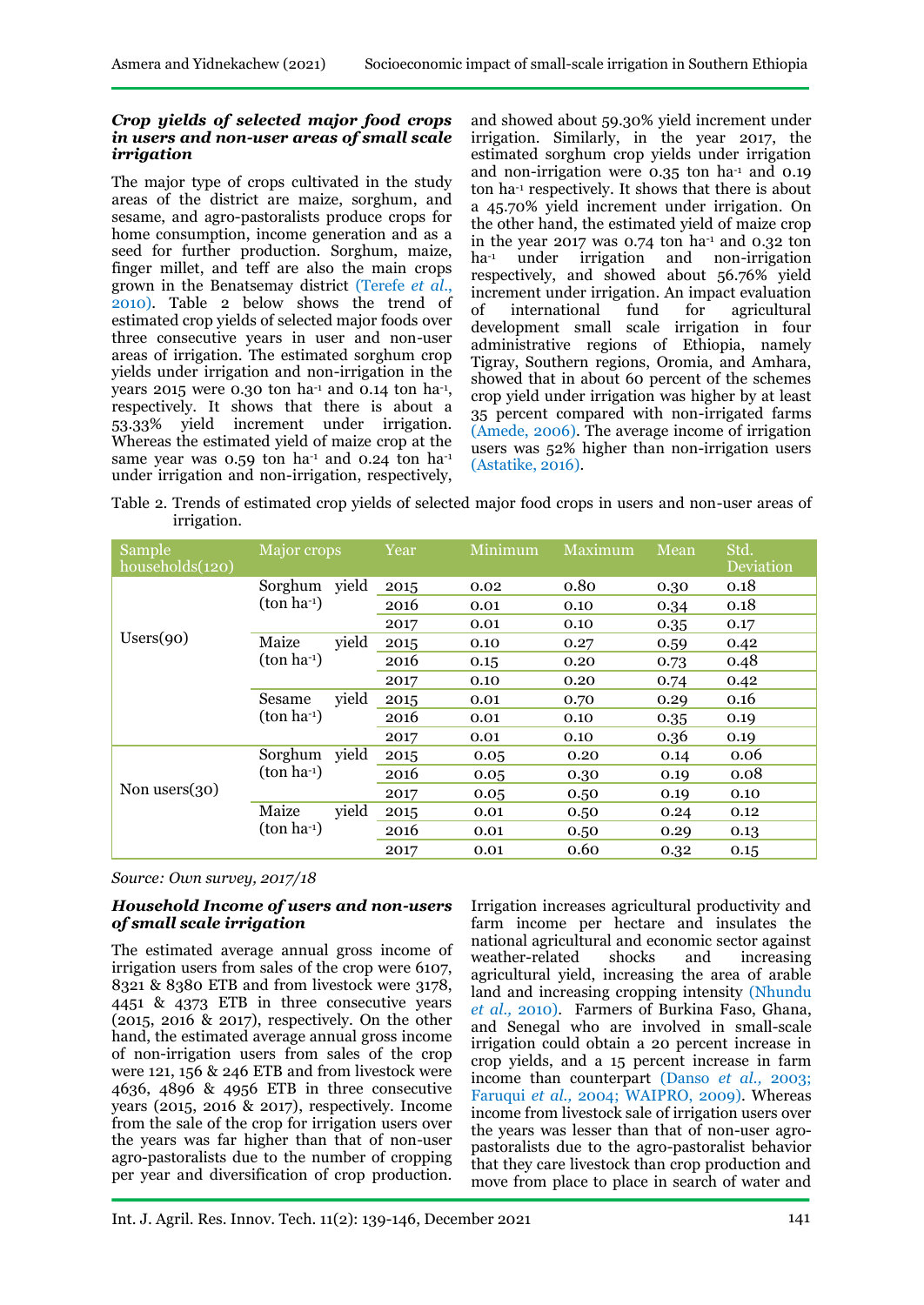feed. Livestock mainly production and cultivation are the basis for economic culture for the pastoral and agro-pastoral ethnic groups in Bena-Tsemay and Hamer districts (Asmera *et al.,* 2020). However, Regassa (2015) reported opposite to

this study result that access to an irrigation project in mixed farming areas gave an income advantage of 44.14% from livestock sales than non-access areas.

Table 3. Total estimated income of both irrigation users and non-users areas over three years.

| Sample<br>households(120)                   | Sources of<br>income                      | Year | N      | Minimum  | Maximum   | Sum       | Mean    | Std.<br>Deviation |
|---------------------------------------------|-------------------------------------------|------|--------|----------|-----------|-----------|---------|-------------------|
|                                             | Total                                     | 2015 | 90     | 100.00   | 16300.00  | 286030.00 | 3178.11 | 2972.92           |
| Users(90)                                   | annual                                    | 2016 | 90     | 300.00   | 25000.00  | 400620.00 | 4451.33 | 4070.39           |
|                                             | income<br>from<br>livestock<br>sale (ETB) | 2017 | 90     | 450.00   | 25000.00  | 393590.00 | 4373.22 | 4039.83           |
|                                             | Total                                     | 2015 | 90     | 1000.00  | 15000.00  | 537500.00 | 6107.95 | 3526.26           |
|                                             | annual                                    | 2016 | 90     | 3000.00  | 32000.00  | 732330.00 | 8321.93 | 5247.94           |
| income                                      | from crop<br>sale (ETB)                   | 2017 | 90     | 4800.00  | 32000.00  | 737480.00 | 8380.45 | 5578.21           |
| Non user $(30)$                             | Total                                     | 2015 | 30     | 100.00   | 9000.00   | 139090.00 | 4636.33 | 2126.70           |
|                                             | annual                                    | 2016 | 30     | 300.00   | 8000.00   | 146900.00 | 4896.67 | 1863.11           |
| income<br>from<br>livestock<br>sale (ETB)   | 2017                                      | 30   | 450.00 | 12000.00 | 148700.00 | 4956.67   | 2274.28 |                   |
|                                             | Total                                     | 2015 | 30     | 100.00   | 800.00    | 3630.00   | 121.00  | 192.70            |
| annual<br>income<br>from crop<br>sale (ETB) | 2016                                      | 30   | 300.00 | 1200.00  | 4680.00   | 156.00    | 248.19  |                   |
|                                             |                                           | 2017 | 30     | 420.00   | 1200.00   | 7380.00   | 246.00  | 361.08            |

*Source: Own survey, 2017/18*

#### *Direct and indirect use, impact (positive and negative)*

#### *Livelihood improvement and Employment opportunity*

As discussed in a group discussion with agropastoralists due to irrigation water use; farm income, assets of inhabitants, and their livelihood improved. Institutional improvement (social bond, social asset, and collective action) and social crisis (migration, unemployment) of the residents were decreased. Improving farming base (oriented towards cash crops like sesame and onion) and change in land use effect (substitute) not much increased. The survey result indicated that the majority (95.56%) of the respondent engaged in mixed farming, which is crop cultivation and animal rearing whereas the remaining only 4.44% was engaged in crop cultivation, off-farm, and non-farm activities as their main livelihood in the study area. Most residents' livelihood depends on irrigation water for both crop and livestock production.

Table 4. Livelihood activity.

| Main livelihood activity | Frequency                                      | Percent |
|--------------------------|------------------------------------------------|---------|
| Crop cultivation         |                                                | 1.11    |
| Mixed farming            | 86                                             | 95.56   |
| Off-farm & non-farm      | 3                                              | 3.33    |
| $\sim$                   | $\mathbf{1} \cdot \mathbf{1} \cdot \mathbf{1}$ |         |

*Source: Own survey result, 2017/18*

As depicted in Table 5 below, the sample respondents indicated that irrigation has brought the economic benefit 98.90% whereas only 1.10% disagrees with its contribution. On the other hand, 97.80% of respondents indicated that there is a yield change in their crop production whereas only 2.20% of the respondents did not agree with the change in grain yield due to irrigation water use. Furthermore, about 98.90% and 93.33% of sample respondents indicated a change in farm income and livelihood respectively. However, 1.10% and 6.70% of the sample respondents indicated that there is no contribution to change in farm income and livelihood improvement respectively due to irrigation use. Irrigation has also great contribution in creating employment opportunities for the agro-pastoralists in the study area. Land preparation, weeding, chemical application, watering, harvesting, and transportation require employing different labor. Therefore, irrigation has not only enhanced agricultural production and productivity but also provide employment opportunities to the agropastoralists in the study area. About 98.90% of the sample respondent indicated that the irrigation access created job opportunities for agro-pastoralists whereas only 1.10% of the respondents did not agree with it.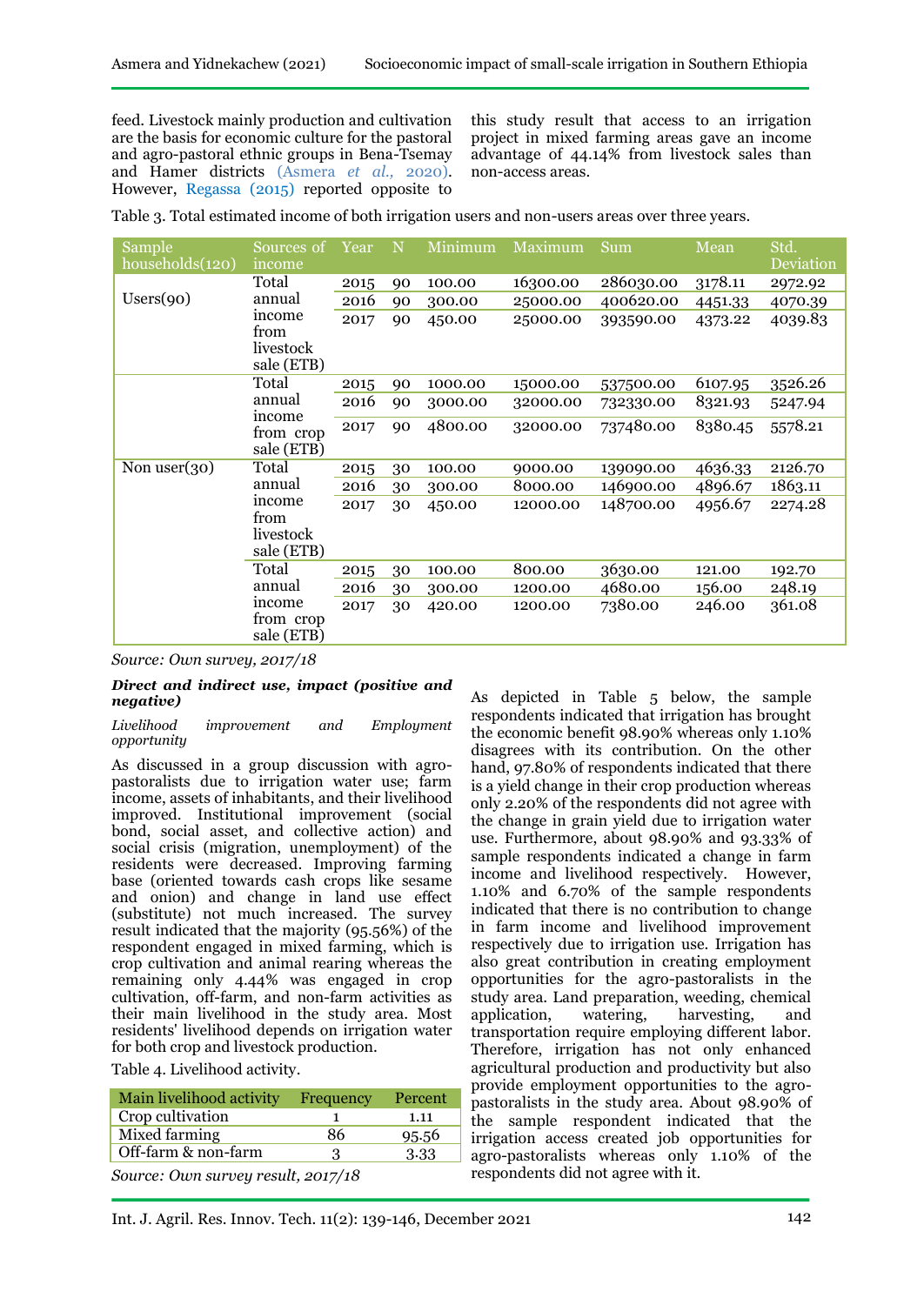| Contribution (90 sample HHds)    | Yes/No         | Frequency      | Percent |
|----------------------------------|----------------|----------------|---------|
| Economic impact                  | Yes            | 89             | 98.90   |
|                                  | No.            |                | 1.10    |
| Grain yield                      | Yes            | 88             | 97.80   |
|                                  | $\rm No$       | $\overline{2}$ | 2.20    |
| Increased farm income            | Yes            | 89             | 98.90   |
|                                  | N <sub>0</sub> |                | 1.10    |
| Increased employment opportunity | Yes            | 89             | 98.90   |
|                                  | $\rm No$       |                | 1.10    |
| Improved livelihood condition    | Yes            | 84             | 93.33   |
|                                  | No             | h              | 6.67    |

Table 5. Contribution of irrigation for participant households.

*Source: Own survey result, 2017/18*

#### *Social benefits and impacts in using irrigation water*

Intensive use of farm or land for the crop, more demand for irrigated land, more agro-pastoralists rent out land at better rent price, an inflow of newcomers to work on farms, community service (pity shop, traders, village market, schools, rural clinics) increased or changes made on and also voluntary participation (water use association, cooperatives ) have been changed.

#### *Environmental impacts (positive and negative)*

As respondents revealed that due to irrigation<br>water use environmental contamination water use environmental contamination (groundwater and surface), crop disease (seed bug, mealy bug, and aphids), siltation, salinity, and other soil born disease, and contamination of waterways resulted in poor water quality and quantity loss beyond the command area. Concerning erosion risk, no problems exist.

## *For non-users of irrigation water*

According to respondents, they heard about the irrigation scheme in 1993 E.C. from Omo farming development and other user agro-pastoralists. The perception level of the community towards irrigation is high but as a result of topography, they did not use irrigation activity for agriculture. The sample respondents indicated that about 33% have insufficient water for irrigation and is the limiting factor to use irrigation, 50% unsuitable land for irrigation whereas 17% was drainage limitation. As the report revealed from the focus group discussion, the factors that make the community not use irrigation were lack of available source of water, the topography of the environment, inadequate research support, inadequate water harvesting technology, and knowledge gap on users towards irrigation technology. To some extent, social and economic factors forced them not to use irrigation technology. In addition, non-users were migrated from the community to the other areas to search for water and faced with several disasters such as

being unemployed, out of farming activities and most of them depending on rain-fed agriculture. According to the sample respondents, the majority (90%) of the respondents revealed that the migration has been increased in those who did not use irrigation whereas only 10% of the respondents indicated the absence of irrigation was not the case for migration. Irrigation users have high crop productivity than non-users.

# *The use of rainwater*

As revealed from kebele expert (DA) and some model farmers in areas with irrigation there were some environmental impacts (threats) that irrigation water imposed on land; these were soil salinity, fertility decline, and increased need for inorganic fertilizer (DAP, urea). As depicted in the above tables the sample respondents indicated that 23.30% of the sampled respondents said the use of rainwater for agriculture was the problem for soil erosion whereas 76.70% of the sample respondents did not agree with the soil erosion problem due to the use of rain-fed. However, all the sample respondents indicated that the use of rainwater did not cause soil salinity, waterlogging, and soil alkalinity problems. However, there were high social impacts due to the use of rainwater. As revealed in group discussion non-users community, need to shift from rain-fed agriculture to irrigated farms because of understanding the advantage of irrigation: constraints in using irrigation technologies; illegal acts (stealing of canal), crop pesticide and insecticide, siltation, and salinity were common problems in areas with irrigation and the same is true if we will be the user of irrigation technologies.

### *Factors that affect the participation of agro pastoralist's decision in irrigation practice*

The result in Table 6 presented the binary logistic model analysis used to estimate the factors affecting the participation of a given agropastoralist in irrigation practice. The dependent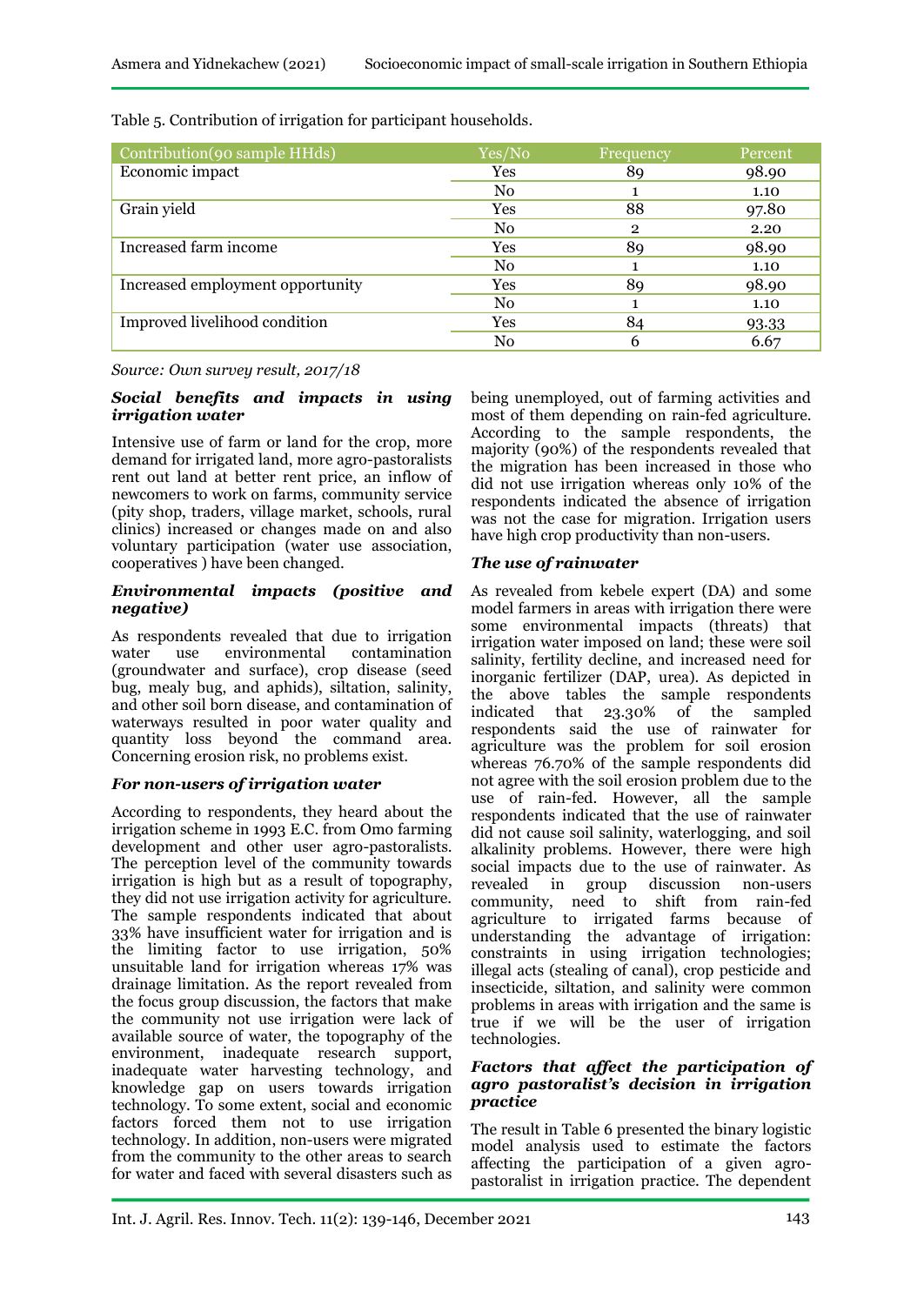variable i.e., participate/use irrigation practice is dichotomous and can be represented by dummy variables. That means 1 if they are a user or participate in irrigation practice and 0 if they do not. Out of the nine, explanatory variables specified in the model, 5 significantly influenced agro pastoralists' decision to participate/use the irrigation practices. The chi-square statistics are highly significant (p<0.0000). The explanatory power of the factors as reflected by Pseudo R<sup>2</sup> was high (0.6415), indicating that the hypothesized variables are responsible for about 64% of the variations in decision making of agropastoralists to participate in irrigation practices.

*Age of household head:* is significant at less than 5% significance level and hurts participation decision of irrigation practice. The negative effect of this variable indicates that aged peoples are rarely interested to participate in irrigation practices than the younger. It means that aged household heads participate less in the agricultural wage labor force than younger, thus, aged agro-pastoralists are expected to be less participated and hence aged agro-pastoralists rely more on keeping livestock than the youngsters in the study area. Holding influences of other factors constant, as the age of household head increases by one more year, the likely probability to participate in irrigation practices decreases by a factor of 0.850. The study by Owusu *et al.* (2011) and Berehanu (2007) decision to participate in irrigation farming is affected by the age square of households significantly and positively.

*Credit access and use:* Accessibility of credit facilities is a prerequisite for a technology to be adopted and promoted properly. It was significant at less than 1% level and positively related to participation in irrigation activities. This result agreed with what was expected earlier in the hypothesis that access to credit facilities and use relaxes financial constraints of agropastoralist to participate in any irrigation activities. The positive relationship indicates that the odds ratio in favor of the probability of participating increases with an increase in access to credit facilities and use of it. Access to credit enables smallholder farmers to purchase inputs (fertilizer, improved seed, and agrochemicals) and other production equipment's which would encourage them to produce a given cash crop like vegetables and improve the livelihood of people (Yeshambel, 2019). The odds ratio of 1.008 for credit access implies that other things being constant, the odds ratio in favor of being participant increases by a factor of 1.008 as credit access and use increases by a unit. On the other hand, participation in irrigation activities increases by a factor of 1.008 as the availability of credit access and use increases by one unit.

*Labour force (man equivalent):* it is significant at less than 5% and positively related with the participation in irrigation practices indicating that an increase in labour allows agropastoralists to achieve a large labour force. This result was consistent with many other research results. Asmera and Melkamu (2020) mentioned the availability of labour as an important element for the promotion of water harvesting works. With the assumption of constant influences of other factors, the odds ratio indicates that the probability of being willing to participate in irrigation work increases by a factor of 2 as labour availability increases by a one-man equivalent unit.

*Access to irrigation water:* This variable is significant at less than 5% level and related positively to participation in irrigation works. The result is consistent with the idea in the hypothesis, which means those agro-pastoralists who are nearby the water source may have more access to water for their household consumption, livestock, and crop watering than those who are distant to water sources. As they are located near the water source, they are interested to participate in irrigation activities than distant water sources. On the contrary, those distant from water sources are not interested to participate in irrigation works. The odds ratio of 1.07 indicates that with the assumption of *Ceteris paribus*, agro-pastoralist who has access to irrigation water is more likely to participate than non-access to irrigation water by a factor of 1.07.

*Extension contact (Frequency):* This variable is significant at less than 5% level and related positively to participation in irrigation activities. As the frequency of the average contact with extension agents increases the participation of agro-pastoralists in irrigation activities increases. Agro pastoralists' experience on extension contact and access to updated information leads to the probability of adopting new technology since they can use the resources wisely with proper management of input for better production and productivity of high-value crops. The odds ratio of 7.43 indicates that with the assumption of *Ceteris paribus*, agropastoralists who frequently contact extension agents and get new information concerning irrigation use and input for better products are more likely to participate than non-access to irrigation water by a factor of 1.07. This study is consistent with the study of (Anwar, 2014; Kidanemariam, 2017) which indicated a positive relationship between frequency of extension contact and participation in irrigation, and also beneficiaries require advisory and other services to actively participate in irrigation.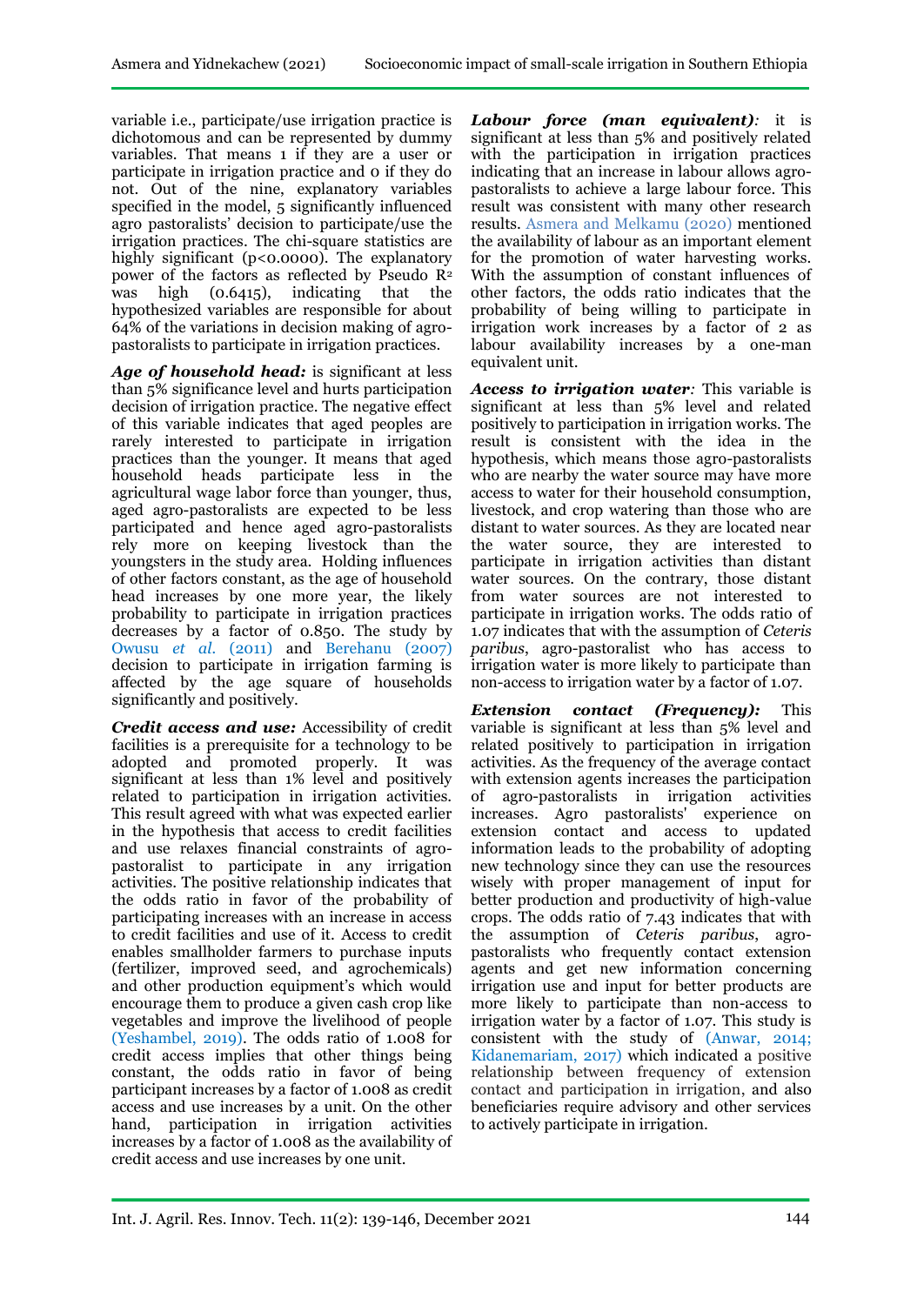| idnekachew (2021) | Socioeconomic impact of small-scale irrigation in Sou |  |
|-------------------|-------------------------------------------------------|--|
|                   |                                                       |  |

| Variables                | Coef.     | Odds ratio | Std.Err. | P >  z |
|--------------------------|-----------|------------|----------|--------|
| Age                      | $-0.47**$ | 0.626      | 0.128    | 0.022  |
| Education                | 0.08      | 1.088      | 0.281    | 0.744  |
| Land size                | $-0.02$   | 0.9784     | 0.740    | 0.977  |
| Labour force             | $1.88**$  | 6.581      | 5.408    | 0.022  |
| <b>Extension contact</b> | $7.43***$ | 1689.200   | 5787.700 | 0.030  |
| Access to irrigation     | $0.23***$ | 1.256      | 0.120    | 0.018  |
| Non-farm inc.            | $-0.09$   | 0.914      | 0.067    | 0.220  |
| Credit access            | $0.01***$ | 1.007      | 0.003    | 0.049  |
| Livestock holding        | $-0.08$   | 0.923      | 0.065    | 0.260  |
| Constant                 | 2.97      | 19.451     | 76.487   | 0.450  |

Table 6. Binary logistic model estimates.

*Source: Model output*

*\*\*Denotes 0.01> p <0.05; Number of Obs = 120, LR Chi<sup>2</sup> (9) = 41.01, Prob > Chi<sup>2</sup> = 0.0000 Pseudo R<sup>2</sup> = 0.6415, Log likelihood = -11.460452*

### **Conclusions and Recommendations**

The development of irrigated agriculture has for long been seen as a means to break the cycle of poverty in Ethiopia. It can increase production and returns, protects against risks of crop loss due to deficient rainwater provisions, encourages the use of yield-enhancing farm inputs, and create extra employment options. These may support very poor households to meet their basic needs by improving their overall economic livelihood status that in the long run allows them to change out of the deficiency deception. In the study area income from crop and livestock sales in irrigation, using area over non-using agropastoralists is far higher due to the number of cropping per year and diversification of crop production. Thus, the development of irrigation access to this area increases the of use untapped water and land resources in the area.

The logistic regression model revealed that age, credit access, extension contact, distance to water, and labour force significantly affected the decision of a given agro-pastoralists to participate in irrigation practices at less than 5% probability levels. This indicates that the explanatory variables, which are included in the model, have influences on the decision of agro-pastoralists to participate in irrigation practices. Therefore, the provision of credit service to allow rapid progress in the introduction of technologies like a tractor for farming practices, frequent extension contact with irrigation users could enhance the productivity in the area.

#### *Conflict of interest*

The authors declared that they have no conflict of interest.

#### *Acknowledgments*

The authors acknowledged Southern Agricultural Research Institute, Jinka Agricultural Research Center for financial support.

# **References**

- Amede, T. 2006. Improving drought resistance of grain legumes in Ethiopia: Aphysiological approach. pp. 185-190. In: Ali, K., Kenneni,G., Ahmed, S., *et al.* (Eds). Food and forage legumes of Ethiopia: Progress and prospects. International Centre for Agricultural Research in the Dry Areas (ICARDA), Aleppo, Syria.
- Amede, T. and Haileslassie, A. 2011. Agricultural water management systems in the context of climate change in SSA. In: Strengthening capacity for climate change adaptation in the agricultural sector in Ethiopia. Proceedings from National Workshop. FAO Environment and Natural resources management, Rome, working paper 48, pp. 33-46.
- Anwar, A. 2014. Impact of small-scale irrigation on household welfare case of Laelay Dayu Irrigation Scheme, Alamata district, Tigray: MSc Thesis, Mekele University, Ethiopia. 104p.
- Asmera, A. and Melkamu, M. 2020. Agro Pastoralist's Perception and Willingness to Participate in Water Harvesting Practices in South Omo Zone, Southern Ethiopia. *American J. Agric. Forest*. 8(5): 223-234. https://doi.org/10.11648/j.ajaf.20200805.16
- Asmera, A., Mekete, G., Dawit, D. and Kutoya, K. 2020. Value chain analysis of goat in South Omo Zone, SNNPR, Ethiopia. *J. Agril. Econ. Res. Dev.* 7(1): 907-919.
- Astatike, A.A. 2016. Assessing the impact of small-scale irrigation schemes on household income in Bahir Dar Zuria Woreda. *J. Econ.*
- *Sust. Dev.* 7(21): 85.<br>lachew, S.B. and Awulachew, S.B. and Ayana, M. 2011. Performance of irrigation: An assessment at different scales in Ethiopia. *Exp. Agric.* 47(S1): 57–69. <https://doi.org/10.1017/S0014479710000955>